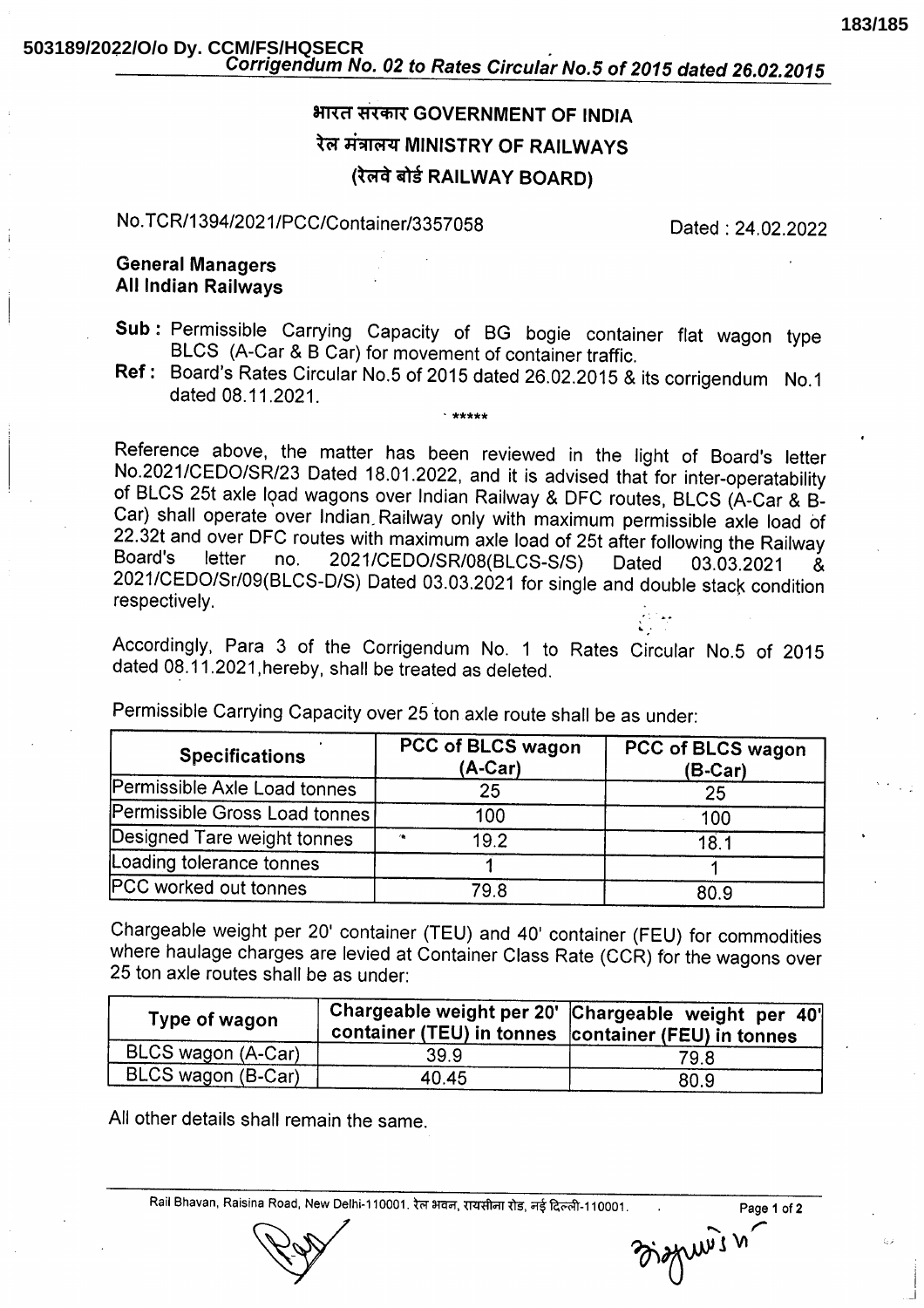These instructions shall come into force from 28.02.2022 and shall remain valid till further advice

This issues in consultation with Traffic Transportation Directorate and with the concurrence of Finance Directorate of Ministry of Railways.

Anstrop Pandey) Director, Traffic Commercial (Rates) Railway Board. anshoo.pandey@gov.in 011-2304 7359

## No.TCR/1394/2021/PCC/Container/3357058

#### Copy for information:-

- 1. Principal Financial Advisor, All Indian Railways.
- 2. Deputy C&AG of India (Railways), Rail Bhawan, New Delhi.

Dated: 24.02.2022

for Member (Finance) Railway Board

No.TCR/1394/2021/PCC/Container/3357058

Dated: 24.02.2022

## Copy for information and necessary action to:-

- 1. Principal Chief Commercial Managers, All Indian Railways.
- 2. Principal Chief Operation Managers, All Indian Railways.
- 3. Managing Director, CRIS Chanakya Puri, New Delhi-23.
- The Chief Administrative Officer, FOIS/CRIS, Chanakya Puri, New Delhi-23.  $\mathbf{4}$ .
- Managing Director, Konkan Railway Corporation, New Mumbai-400614.  $5<sub>1</sub>$
- Director General, National Academy of Indian Railways, Vadodara. 6.
- 7. General Secretary/IRCA, New Delhi.
- 8. CMD/DFCCIL, New Delhi.
- 9. Director, Indian Railways Institute of Transport Management, Lucknow.

Niung (Anshoo Pandey) **Director, Traffic Commercial (Rates)** Railway Board. anshoo.pandey@gov.in 011-2304 7359

### $Copy to:$

Chairman &CEO, M(O&BD), M(F) Railway Board AM(C), AM(T), AM(Vig), AM(Revenue), PED(TTM), AM(C), AM(T), AM (Vig), AM(Revenue), PED(TTM), EDTC(R), ED(FM), EDF(C), EDTT(F), EDTT(S), TC(CR) & FC Branches of Railway Board.